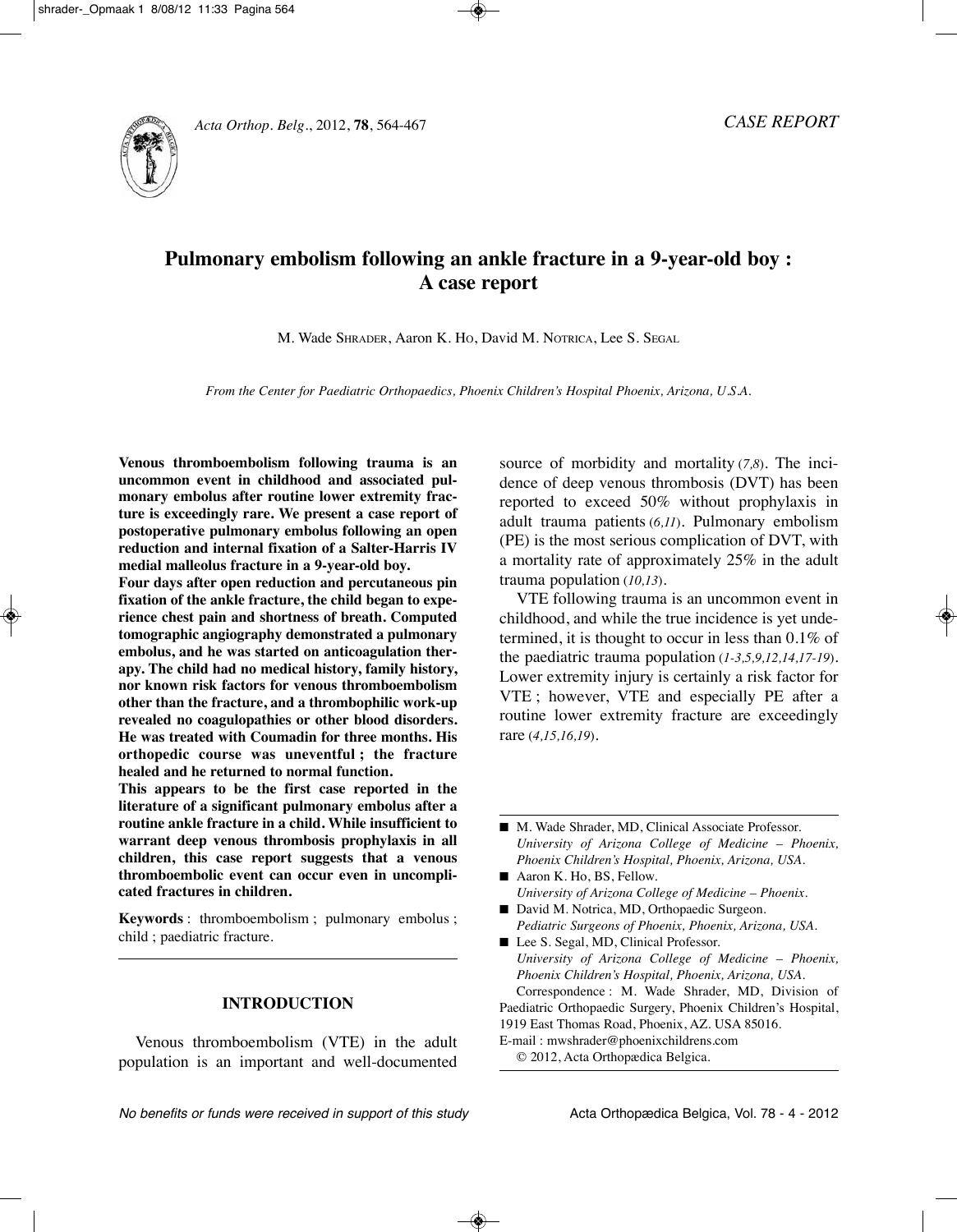

*Fig.* 1. — Preoperative radiograph showing Salter-Harris IV fracture of the distal tibia.



*Fig. 2.* — Postoperative radiograph after open reduction and percutaneous pinning of the fracture.

We present a case of postoperative PE following an open reduction and internal fixation of a Salter-Harris IV medial malleolus fracture in a 9-year-old boy. To our knowledge, this is the first report of VTE subsequent to an uncomplicated lowerextremity fracture in a child. The purpose of this study is to emphasize that although rare, awareness of VTE in the pediatric trauma population can help limit potential significant morbidity and mortality.

## **CASE REPORT**

A 9-year, 8-month-old Asian boy with no known medical history presented to our institution complaining of an injury sustained to his left ankle while playing football. His maternal family history was unremarkable, although his paternal family history was unknown. Radiographs revealed a displaced Salter-Harris iV medial malleolus fracture, and a displaced Salter-Harris I lateral malleolus fracture (Fig. 1). Approximately 24 hours after his injury, an open reduction and internal fixation of this fracture was performed, using a 3 cm medial approach, with smooth pin fixation (Fig. 2). The lateral malleolus fracture was reduced closed, without fixation. A tourniquet was utilized, the patient's blood pressure was 122/82 mm Hg, an Esmarch dressing was used to exsanguinate the limb, and the tourniquet pressure was inflated at 225 mm Hg. The total tourniquet time for the case was 16 minutes. The patient tolerated the procedure well without initial complications, and the limb was placed in a well-padded posterior short-leg splint. He was kept overnight for pain control and observation and was discharged the next day.

Four days later, he began experiencing a stabbing anterior chest pain at rest, worse with inspiration, and shortness of breath. He presented to our Emergency Department where he was diagnosed with a pulmonary embolism in his left main pulmonary artery, detected on computed tomographic angiography. He was initially started on unfractionated heparin, and then transitioned to Lovenox. Two days after initial anti-coagulation therapy, a duplex ultrasound of his bilateral lower extremities demonstrated no deep venous thrombosis. A paediatric haematology consult was obtained, and coagulation studies were performed. The coagulation work-up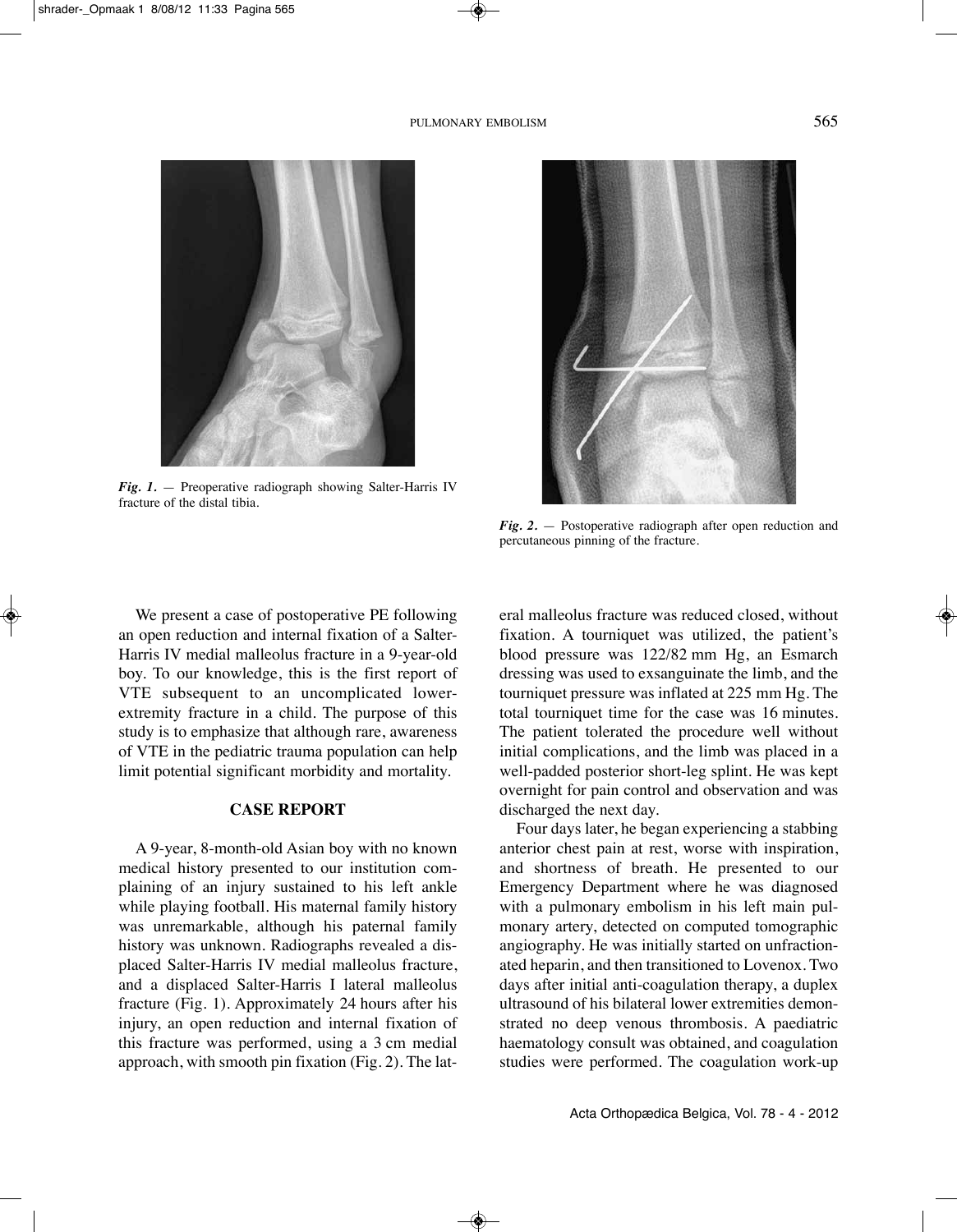| Risk Factor               | Results  |
|---------------------------|----------|
| Factor V Leiden           | Negative |
| Prothrombin Gene Mutation | Negative |
| Protein C                 | 125%     |
| Protein S                 | 81%      |
| <b>ATIII</b>              | 110%     |
| Cardiolipin Antibodies    | Negative |
| Homocysteine              | 4.6      |

Table  $I. - Coagulation workup and results$ 

(Table I) revealed no coagulopathies or other blood disorders. The patient was subsequently transitioned to Coumadin, which he continued for three months with routine monitoring, with a goal iNR of 2-3.

His orthopaedic course was uneventful. He was kept non-weight-bearing in a cast for six weeks until fracture healing. The smooth pins were removed at three weeks. His fracture healed uneventfully (Fig. 3), and at last follow-up, he had returned to normal activities, including sports, without any complaints.

### **DISCUSSION**

VTE can be a devastating complication, whether it occurs in the setting of chronic medical conditions or with significant trauma. Although VTE in children is a much rarer phenomenon than in adults, the consequences can be equally significant, with a high mortality rate for PE in children (*1,3,12*). The recognition of the risk of VTE and PE for paediatric trauma patients has increased our ability for earlier diagnosis and better treatment, which ultimately reduces morbidity and mortality.

However, this increased risk for VTE from trauma is usually associated with the most significantly injured trauma victims. Patients who have spinal cord injuries, multiple long-bone fractures, those with significant head injuries, and those patients requiring extended periods of time in the PiCU with prolonged periods of non-weight-bearing are routinely considered for prophylaxis against VTE because of their increased risk (*2,17,19*).



*Fig. 3.* — Radiographs at 6 months postoperative

Routine lower extremity fractures in children have not generally been considered significant risk factors for VTE. Our literature review found one additional case of a PE after an ankle fracture in a skeletally mature 17-year-old woman, a much different clinical situation than our 9-year-old male football player (*4*). The haematological workup in the patient in this case report revealed no intrinsic reason for hypercoagulability. Other than the fracture and his non-weightbearing status, no other risk factor for VTE could be determined. Certainly the use of a tourniquet could be questioned to be a risk factor, although the tourniquet time was kept at a minimal and not considered excessive. A tourniquet is routinely used in the ORiF of such fractures.

This is the first case reported in the literature of a significant PE after a routine ankle fracture in a child. This case report suggests that even in those uncomplicated fractures in children, we should all be vigilant for the potential morbidity and mortality that VTE can cause.